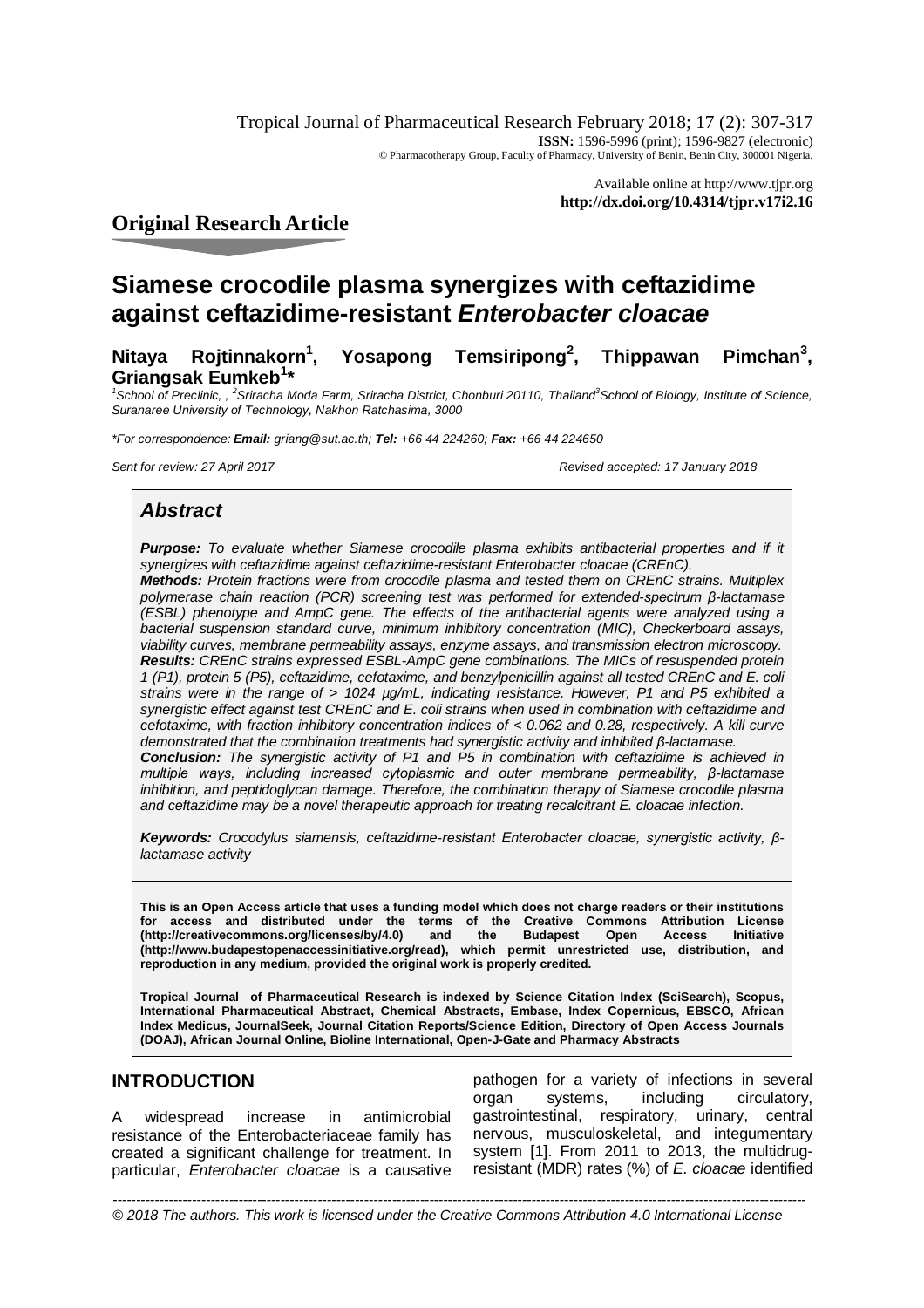from ICU and non-ICU infections in North America and Europe were 12.2 (ICU) and 10.0 (non-ICU), and 18.2 (ICU) and 15.5 (non-ICU), respectively [2]. Resistance to extendedspectrum cephalosporins occurs in approximately 31 % of *Enterobacter* spp identified in ICUs in the United States [3], and effective antibiotics to treat bacterial infections driven by producers of extended-spectrum βlactamases (ESBLs), β-lactamases of the AmpC type, or co-expressing ESBLs are sorely lacking [4]. Accordingly, development of novel antibacterials is in significant demand and represent a critical unmet need.

Animals provide a unique source for novel antibacterial agents. For example, crocodiles suffer terrible fighting injuries without experiencing infections, even in pathogen-ridden water, indicating that crocodiles likely have an extremely potent immune system. Merchant and colleagues reported that the antibacterial spectrum of American alligator (*Alligator mississippiensis*) serum for both Gram-negative and positive species was more comprehensive than human serum [5]. In addition to the American alligator, the plasma of the Siamese crocodile (*Crocodylus siamensis*) has a broad antibacterial spectrum for *Escherichia coli*, *Klebsiella pneumoniae*, *Salmonella typhi*, *Staphylococcus epidermidis*, *Staphylococcus aureus*, *Pseudomonas aeruginosa*, and *Vibrio cholera* [6]. However, no studies have investigated the effects of the antibacterial action of Siamese crocodile (*C. siamensis*) plasma, or its synergistic action with ceftazidime against ceftazidime-resistant *E. cloacae* (CREnC).

Hence, we used transmission electron microscopy (TEM), membrane permeability assays (outer membrane and cytoplasmic membrane), and β-lactamase inhibition assays to evaluate how Siamese crocodile plasma fractions, alone and in combination with ceftazidime, affect CREnC viability and drug resistance.

## **EXPERIMENTAL**

#### **Bacterial strains and antibiotics**

Clinical isolates of CREnC DMST 21394, DMST 21549, DMST 19719, and *E. coli* DMST 20662, 29237, 29239 were obtained from the Ministry of Public Health in Thailand. We obtained *E. coli* ATCC 25922 from the American Type Culture Collection (ATCC), USA, and used it as a reference strain. An 18 h culture was prepared at 37 °C using Cation-adjusted Mueller-Hinton broth (CAMHB), purchased from Oxoid (Basingstoke,

United Kingdom). Bovine serum albumin (BSA), ceftazidime (CTZ), cefotaxime (CFT), benzylpenicillin (BZP), nisin, and polymixin B (PMX) were purchased from Sigma-Aldrich (Dorset, England).

#### **Separation of protein from crocodile plasma**

All animal experimental protocols were approved under the U.K. Animals (Scientific Procedures) Act, 1986 and the Animal Care and Use Committee of Suranaree University of Technology (approved serial number: 30/2553). Blood of 40 healthy Siamese crocodiles aged between 1 - 3 years (Sriracha Moda Farm, ChonBuri, Thailand) was drawn from a dorsal vein and subsequently kept in an EDTA tube at 4 °C. Then, 40 mL of blood was centrifuged at 4000 *x g* for 10 min. The resulting crude plasma was fractionated using ion exchange chromatography. Crude plasma was diluted in Tris-HCl buffer (Tris-HCl, 25 mM, pH 8.1) and placed in a Q-Sepharose fast flow column (size = 25 mL), then eluted with a linear NaCl gradient in Tris-HCl buffer (varying concentrations of NaCl at pH 8.1 included 0.1, 0.2, 0.3, 0.4 and 0.5 M for fractions 1, 2, 3, 4, and 5, respectively). To obtain only protein fractions, salt was eliminated and dialyzed overnight against diethyl-aminoethyl buffer (DEAE) using a dialysis membrane (Spectra/Por 1) (Spectrum, Houston, TX, USA, cut off 250 kDa) [7].

The protein fractions were monitored spectrophotometrically and pooled to give 5 fractions. We used ion exchange chromatography to further separate the pooled fractions. DEAE-Toyopearl 650 M (65 μm particle size) anion exchange resin was equilibrated using Tris-Chul buffer and elution from the column was performed in Tris-HCl buffer using a linear gradient of NaCl and infiltration of the column with trifluoroacetic acid (0.1 %). The molecular weights (MW) of proteins contained in the separated protein 1 (P1) to separated protein 5 (P5) fractions were evaluated using SDS-PAGE. Separated fractions were lyophilized and stored at - 70 °C. Protein concentrations of resuspended P1 and P5 were measured using a Coomassie assay [8], and standard curves were generated using BSA.

#### **Screening test for ESBL phenotype and AmpC gene detection**

The presence of ESBL, AmpC, and Metallo-βlactamase (MBL) in test *E. cloacae* strains was phenotypically determined as reported previously [9]. Briefly,  $5 \times 10^5$  CFU/mL of the test bacteria were challenged with a serial two-fold dilution of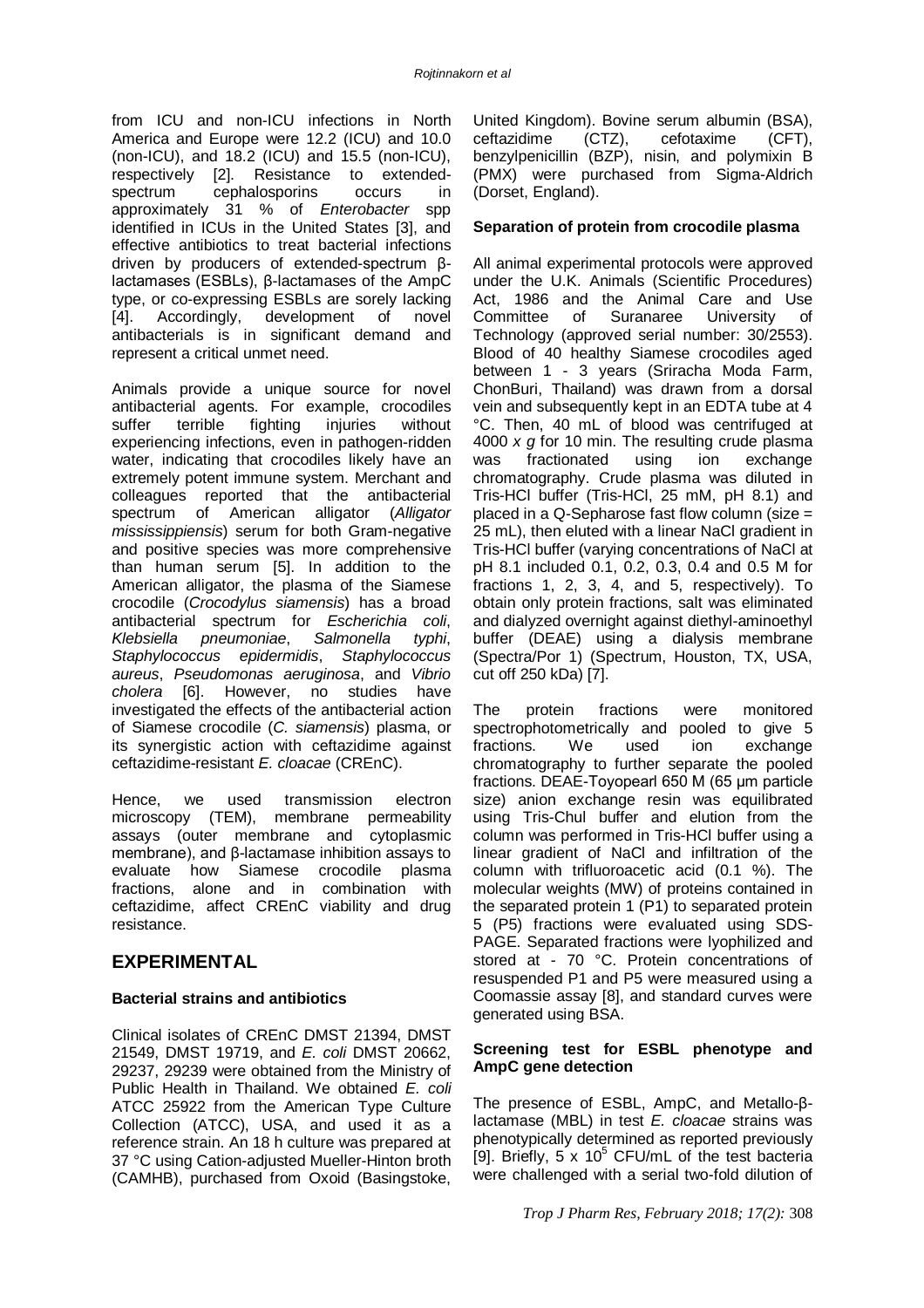ceftazidime and cefotaxime with and without their respective inhibitors (4 µg/mL of clavulanic acid [ESBL inhibitor], 200 µg/mL of cloxacillin [AmpC inhibitor], and 0.5 mM of EDTA [MBL inhibitor]). The results were interpreted within 6 h of incubation at 37 °C by calculating the ratio of the MIC value of the well without β-lactamase inhibitors versus the MIC of the well with βlactamase inhibitors. An eightfold or higher MIC ratio denoted a positive result for the presence of β-lactamase. In addition, we performed multiplex PCR for screening and confirmation of genes for AmpC (DHA and EBC) and ESBL (CTX-M-3, CTX-M-14, SHV, SHV-5, and TEM) [10].

#### **Bacterial suspension standard curve**

We performed bacterial suspension standard curves as previously described, with a few modifications [11]. The modifications were CAMHB and Mueller Hinton agar was used as a culture medium instead of Iso-sensitest broth and Iso-sensitest agar, respectively [12].

## **Susceptibility test**

We determined the minimum inhibitory concentrations (MICs) for resuspended crocodile plasma fractions and antibiotics with a broth microdilution assay in a 96-well microtiter plate as previously described [12]. The susceptibility panel was prepared by dispensing 100 μL of 2048 µg/mL resuspended P1 or P5 (with sterile water) into the first column wells, and 80 µL of CAMHB (pH 5.9) with 20  $\mu$ L of 1 x 10<sup>6</sup> CFU/mL into the test wells to get a 1024 µg/mL suspension. Then, serial twofold dilutions of P1 or P5 suspension were carried out by aliquoting 100 μL of suspension in the first column wells into the second column; subsequent columns contained 20  $\mu$ L of 5 x 10<sup>6</sup> CFU/mL diluted bacteria plus 80 μL of CAMHB. After 20 h at 37 °C, the lowest concentration that did not induce visible growth was noted as the MIC.

## **Checkerboard assay**

The interaction between resuspended P1 and P5, and ceftazidime, cefotaxime, or benzylpenicillin against CREnC was determined using checkerboard assays, as described in Eumkeb *et al.* [13]. We determined the interactions between agents by calculating the fractional inhibitory concentration index (FICI) for each combination. We then determined each individual treatment fractional inhibitory concentration (FIC) by determining which concentration (when used in combination) completely inhibited bacterial growth.

FICI was calculated using Equation 3 below:

 $FICP1 = MICP1C/MICP1A$  ............... (1)

FICC = MICCC/MICCA ………………. (2)

FICI = FICP1 + FICC …………………. (3)

Where FICP1 is the FIC of P1, MICP1C represents the P1 MIC in combinatorial treatments, MICP1A is the P1 MIC, FICC is the ceftazidime FIC, MICCC is the ceftazidime MIC in the combination, and MICCA is the MIC of ceftazidime alone. A FICI value of a combination  $\leq$  0.5 was considered synergistic: FICI  $>$  0.5 - < 1.0 was considered partially synergistic; FICI equal to 1.0 was considered additive; FICI > 1.0 - ≤ 4.0 was considered indifferent; and FICI > 4.0 was considered antagonistic [14].

#### **Kill curves**

Kill curves were performed according to a previous report with minor modifications [13]. Inocula of  $5x10^5$  CFU/mL of CREnC 21394 were exposed to individual antibacterial agents, used at half-MIC concentrations (512 µg/mL). In combination experiments, concentrations of the individual compounds were used at the MIC required for synergism (32 µg/mL). Cultures containing either 0.9 % Sodium chloride (NaCl), this was the vehicle treatment condition, or BSA (512 µg/mL) were used as controls.

## **Transmission electron microscopy (TEM)**

We used a previously reported method to evaluate bacterial structure and morphology by TEM following treatment with test compounds [15]. We chose to use half-MIC for each individual agent (P1 at 512 µg/mL, P5 at 512 µg/mL, or ceftazidime at 512 µg/mL), and used concentrations below the FIC for each combination (P1 at 16 µg/mL plus ceftazidime at 16 µg/mL and P5 at 16 µg/mL plus ceftazidime at 16 µg/mL). This ensured that most of the bacteria were damaged, but not killed. Briefly, adjusted 4 h log phase cultures (5 x  $10^5$ CFU/mL) were exposed to antibacterial compounds and resuspended fractions.

The cells were pelleted, fixed, dehydrated, infiltrated, and embedded. Sectioned samples were counterstained and examined with a Tecnai G2 electron microscope. Using micrographs, we evaluated the effects of the agents on cell size by quantifying cell area  $(nm^2)$  (cell width x cell length). Experiments were repeated three times, and data is reported as the mean  $\pm$  SEM.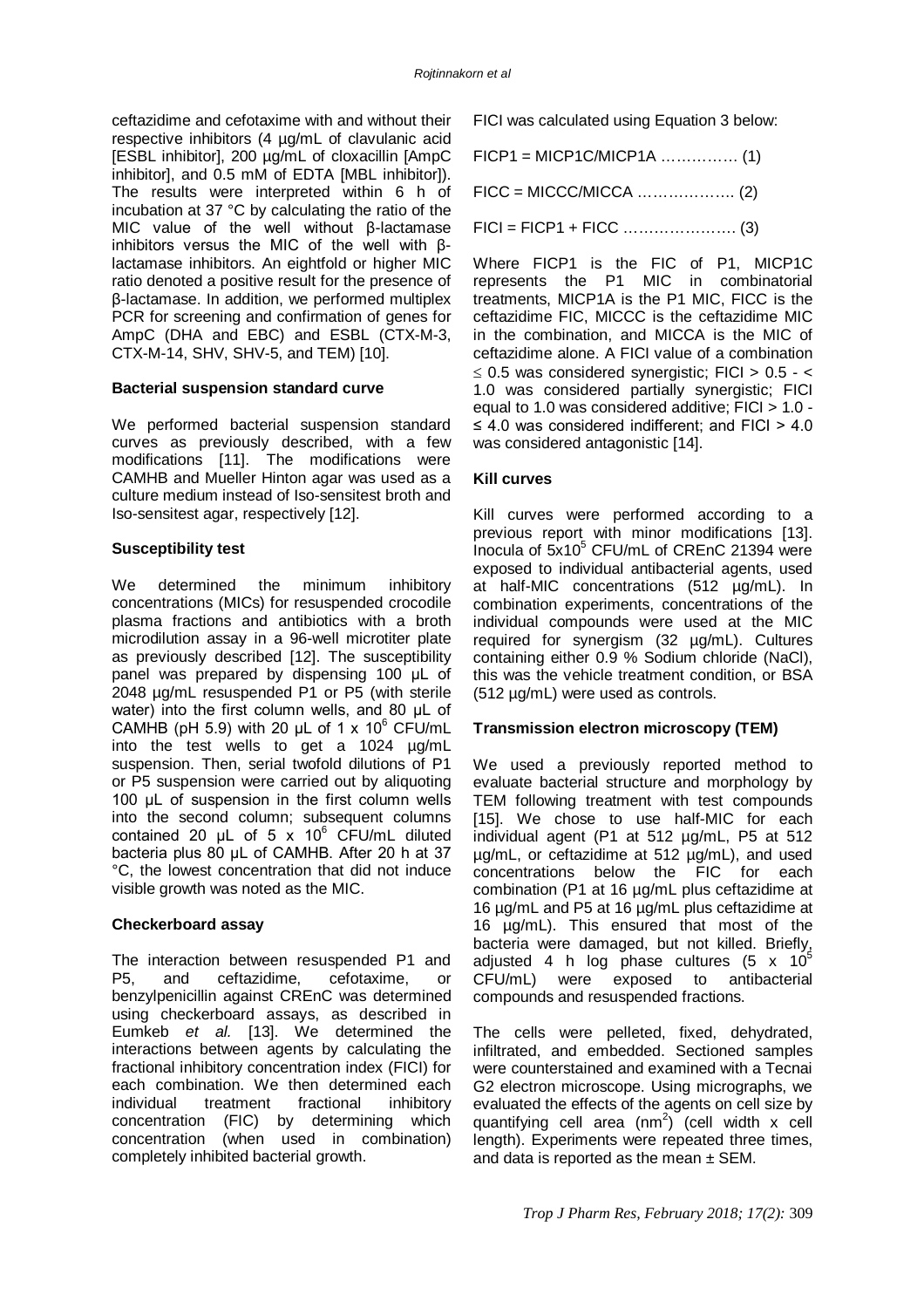## **Outer membrane (OM) permeability assay**

OM permeability of CREnC 21394 in response to individual and combination treatments of P1 (512 μg/mL), P5 (512 μg/mL), ceftazidime (512 μg/mL), and ceftazidime (16 μg/mL) plus 16 μg/mL of either P1 or P5, was determined using a nitrocefin assay as described in [16]. Briefly, inocula of log phase cultures were treated with resuspended P1, P5, and ceftazidime at the same concentrations used for TEM. Nitrocefin (20 µg/mL) was used as the β-lactamase substrate. We measured the assay in a plate reader using a wavelength of 500 nm over 30 min at 37 °C. Wells with 7 µg/mL polymixin B (positive control) and without antibacterial agents (negative control) were also included.

#### **Cytoplasmic membrane (CM) permeability assay**

We evaluated CM permeability with slight modifications of previous methods [16]. Briefly, we mixed suspended cells (50  $\mu$ L, OD = 0.3) in wells containing 50 μL of ortho-Nitrophenyl-βgalactoside (ONPG), and the half-MICs of resuspended P1 (512 μg/mL), P5 (512 μg/mL), and ceftazidime (512 μg/mL) alone, or the half-MICs of each combination (16 µg/mL P1 plus 16 µg/mL ceftazidime and 16 µg/mL P5 plus 16 µg/mL ceftazidime) that were established as synergistic FICIs (final concentration of ONPG = 100 μg/mL). Plates were equilibrated to temperature, and ONPG consumption and intracytoplasmic cleavage were measured in a plate reader at 37 °C by monitoring absorption at 420 nm for 120 min. Nisin-containing wells (0.5 μg/mL, positive control) and untreated wells (negative control) were also included.

## **β-lactamase inhibition assay**

We evaluated the ability of resuspended P1 and P5 to inhibit the  $\beta$  lactamase type IV (purified enzyme from *E. cloacae*; Sigma; Poole, England) by modifying previous methods [15]. We used 100 µg/mL benzylpenicillin, (a β-lactamase type IV substrate); this concentration was chosen as it is  $50 - 60$  % hydrolyzed within 5 min. Resuspended P1, P5, and ceftazidime were preincubated at 37 °C with β-lactamase type IV in a buffer containing sodium phosphate (50 mM, pH 7.0) for 5 min, followed by addition of benzylpenicillin. We analyzed 5 timepoints from 0 – 20 min, in increments of 5 min, and a solution of methanol and acetic acid (100:1) was used to stop the reaction. The uninhibited benzylpenicillin was quantified using reverse-phase HPLC. Ten microliters of each sample were analyzed using a 10 mM ammonium acetate (pH 4.5 acetic

acid):acetonitrile (75:25) mobile phase, at a flow rate of 1 mL/min, a 200 nm UV detector, and an Ascentis C18 column at 35 °C. The area under the curve was used to quantify the results. BSAtreated (512 µg/mL; negative control) and 0.9 % NaCl (the vehicle control) samples were also included.

#### **Statistical analysis**

CM and OM permeability and enzyme assays were carried out in triplicate. Average cell area was measured with TEM analysis. The data as shown as mean  $\pm$  standard error of the mean (SEM). Statistical differences were evaluated using one-way ANOVA, and *p* < 0.01 by Tukey's HSD post hoc test were established as significant [15].

## **RESULTS**

#### **Siamese crocodile plasma-derived proteins**

Molecular weights from SDS-PAGE analysis of resuspended P1 and P5 fractions are depicted in Figure 1. The results showed that both resuspended P1 and P5 displayed two protein bands at 67 and 75 kDa.



**Figure 1:** Molecular weight of proteins contained in resuspended P1 and P5

## **ESBL phenotype and AmpC gene detection**

To establish the resistance profile for the CREnC used in this study, we performed a β-lactamase phenotypic assay, and found that all test CREnC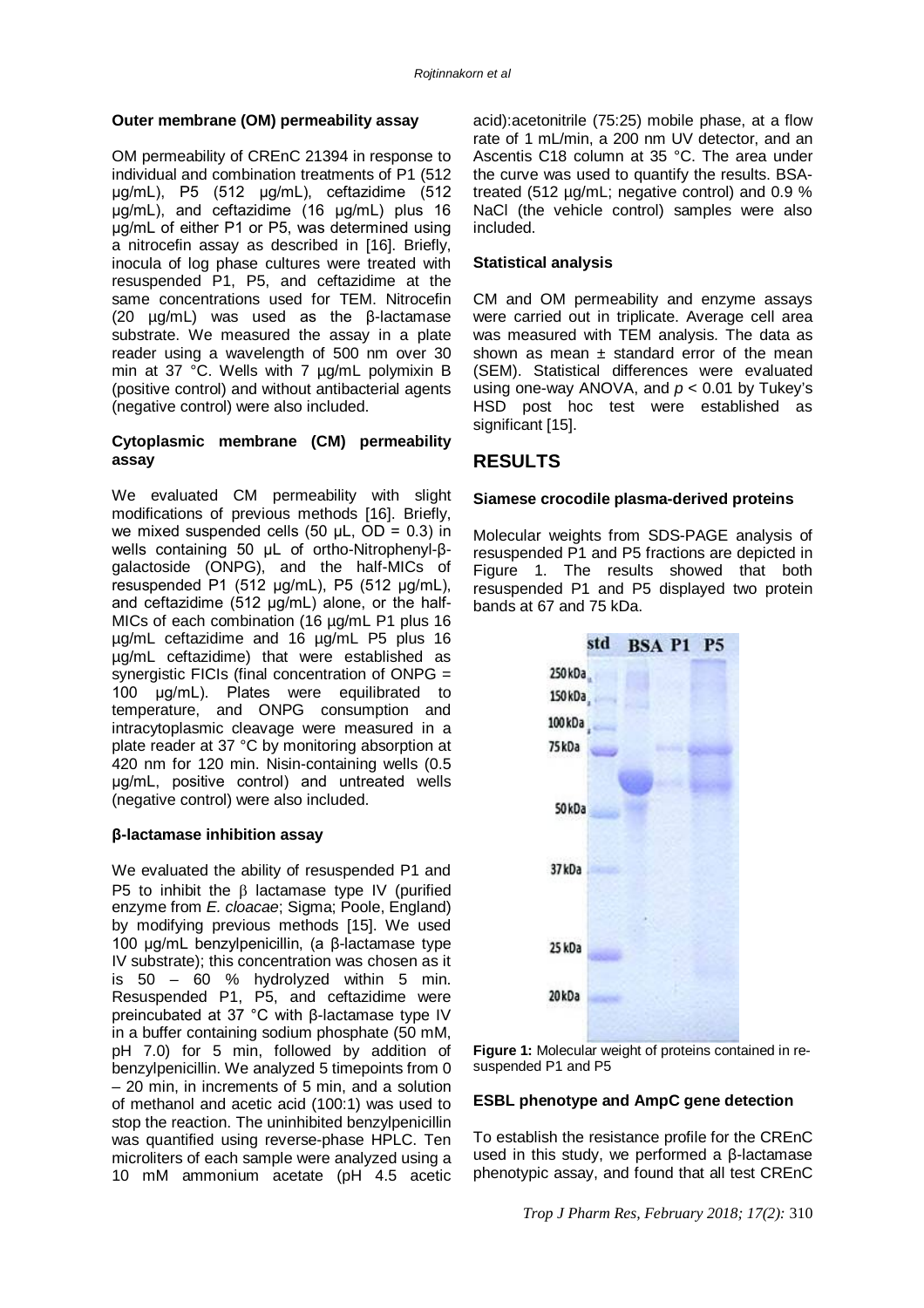strains expressed both AmpC β-lactamases and ESBLs. These included the resistant EBC AmpC gene and the TEM ESBL gene, indicating that these strains are cephalosporin-resistant. Together, these findings reflect those reported previously by Eumkeb, Chukrathok, and Kao *et al.* who detected these resistance genes (ESBL-AmpC combinations) in CREnC strains and multiple drug resistant *E. cloacae* isolates [10, 15].

#### **MIC and checkerboard assay data**

The MIC results of resuspended P1, P5, CTZ, CFT, and BZP against CREnC strains were 1024, 1024, > 1024, > 1024, and > 1024 µg/mL, respectively (Table 1). Additionally, test *E. coli* strains were inhibited by the MICs of CTZ, CFT, BZP, P1, and P5 at 512, 512, > 1024, 512, and 512 µg/mL, respectively. In contrast, P2, P3, and

P4 had MICs > 2048 µg/mL against all CREnC strains (data not shown), indicating that the active compound(s) is likely in P1 and P5.

According to the Clinical Laboratory Standards Institute, all tested CREnC strains were highly resistant to ceftazidime, cefotaxime, and benzylpenicillin, whereas the reference strain was susceptible to these antibiotics [17]. These findings suggest that the resistance genes, the ESBL-AmpC combination expressed by CREnC strains leads to cephalosporin resistance. Checkerboard data for crocodile plasma fractions (P1 and P5) with both ceftazidime and cefotaxime against CREnC and *E. coli* strains had synergistic activity at FICIs < 0.062 and 0.28, respectively. Likewise, benzylpenicillin plus either P1 or P5 displayed partially synergism at a FICI < 1.0 against all of the tested strains (Table 2) [14].

**Table 1:** MICs of ceftazidime, cefotaxime, benzylpenicillin, P1, and P5 against ceftazidime-resistant *E. cloacae* (CREnC) and *E. coli* strains. Data represent the medians, generated from three triplicate experiments

| <b>Strain</b>       | $MICs$ ( $\mu$ g/mL) |                                        |                        |             |                |  |  |  |
|---------------------|----------------------|----------------------------------------|------------------------|-------------|----------------|--|--|--|
|                     | <b>CTZ</b>           | <b>CFT</b>                             | <b>BZP</b>             | P1          | P <sub>5</sub> |  |  |  |
| CREnC DMST 21394    | $>1024^{\circ}$      | $>1024$ <sup><math>\kappa</math></sup> | $>1024^k$              | $1024^{ND}$ | $1024^{ND}$    |  |  |  |
| CREnC DMST 21549    | $>1024^R$            | $>1024^{\prime\prime}$                 | $>1024$ <sup>K</sup>   | $1024^{ND}$ | $1024^{ND}$    |  |  |  |
| CREnC DMST 19719    | $>1024^R$            | >1024 <sup>K</sup>                     | $>1024^{\circ}$        | $1024^{ND}$ | $1024^{ND}$    |  |  |  |
| E. coli DMST 20662  | 512 <sup>R</sup>     | 512 <sup>R</sup>                       | $>1024^{\prime\prime}$ | $512^{ND}$  | $512^{ND}$     |  |  |  |
| E. coli DMS 29237   | 512 <sup>R</sup>     | 512 <sup>R</sup>                       | $>1024^{\prime\prime}$ | 512 $ND$    | $512^{ND}$     |  |  |  |
| E. coli DMS 29239   | 512 <sup>R</sup>     | 512 <sup>K</sup>                       | $>1024^{\prime\prime}$ | $512^{ND}$  | $512^{ND}$     |  |  |  |
| E. coli ATCC 25922* | $0.25^{S}$           | $0.25^{S}$                             | 1.0 <sup>S</sup>       | $512^{ND}$  | $512^{ND}$     |  |  |  |

*\**Positive control was *E. coli* (ATCC 25922). *<sup>S</sup>* = susceptible; *<sup>R</sup>* = resistance; *ND* = no data in Clinical Laboratory Standards Institute; CTZ = ceftazidime; CFT = cefotaxime; BZP = benzylpenicillin

| Table 2: FICs and FICIs of ceftazidime, cefotaxime, benzylpenicillin, P1, and P5 against ceftazidime-resistant E. |  |
|-------------------------------------------------------------------------------------------------------------------|--|
| cloacae (CREnC) and E. coli strains. Each experiment was performed in triplicate                                  |  |

| <b>Strain</b>     | $FIC^{\Psi}$ : FICI <sup><math>\Sigma</math></sup> |                |                |               |                     |                     |  |
|-------------------|----------------------------------------------------|----------------|----------------|---------------|---------------------|---------------------|--|
|                   | $CTZ+P1$                                           | $CTZ + P5$     | $CFT+P1$       | $CFT+P5$      | BZP+P1              | BZP+P5              |  |
| <b>CREnC DMST</b> | $32+32:$                                           | $32+32:$       | $32+32:$       | $32 + 32$ :   | $512 + 512$         | $512 + 512$         |  |
| 21394             | $< 0.062^{S}$                                      | $< 0.062^{S}$  | $< 0.062^{S}$  | $< 0.062^{S}$ | $< 1.0^{PS}$        | $< 1.0^{PS}$        |  |
| <b>CREnC DMST</b> | $32+32:$                                           | $32+32:$       | $32+32:$       | $32 + 32$ :   | $512 + 512$         | $512 + 512$         |  |
| 21549             | ${<}0.062^{S}$                                     | ${<}0.062^{S}$ | ${<}0.062^{S}$ | $< 0.062^{S}$ | $< 1.0^{PS}$        | < 1.0 <sup>PS</sup> |  |
| <b>CREnC DMST</b> | $32 + 32$ :                                        | $32 + 32$ :    | $32+32:$       | $32+32:$      | $512 + 512$         | $512 + 512$         |  |
| 19719             | $< 0.062^{S}$                                      | $< 0.062^{S}$  | $< 0.062^{S}$  | $< 0.062^{S}$ | $< 1.0^{PS}$        | < 1.0 <sup>PS</sup> |  |
| E. coli DMST      | $16 + 128$                                         | $16+128$ :     | $16+128$ :     | $16+128$ :    | $512 + 256$ :       | $512 + 256$ :       |  |
| 20662             | $0.28^{S}$                                         | $0.28^{S}$     | $0.28^{S}$     | $0.28^{S}$    | $1.0^{PS}$          | < 1.0 <sup>PS</sup> |  |
| E. coli DMST      | $16+128$ :                                         | $16+128$ :     | $16+128$       | $16+128$ :    | $512 + 256$         | $512 + 256$ :       |  |
| 29237             | $0.28^{S}$                                         | $0.28^{S}$     | $0.28^{S}$     | $0.28^{S}$    | < 1.0 <sup>PS</sup> | < 1.0 <sup>PS</sup> |  |
| E. coli DMST      | $16+128$ :                                         | 16+128:        | $16+128$ :     | 16+128:       | $512 + 256$         | $512 + 256$ :       |  |
| 29239             | $0.28^{S}$                                         | $0.28^{S}$     | $0.28^{S}$     | $0.28^{S}$    | < 1.0 <sup>PS</sup> | < 1.0 <sup>PS</sup> |  |
| E. coli ATCC      | $0.03 + 128$                                       | $0.03 + 128$   | $0.03 + 64$ :  | $0.03 + 64$   | $0.5 + 256$ :       | $0.5 + 256$ :       |  |
| 25922*            | $0.38^{S}$                                         | $0.38^{S}$     | $0.25^{S}$     | $0.25^{S}$    | $0.5^{S}$           | $0.5^{S}$           |  |

*\** Positive control was *E. coli* (ATCC 25922). *SI* = synergistic; *PS* = partially synergistic; CTZ = ceftazidime; CFT = cefotaxime; BZP = benzylpenicillin. The FIC<sup>Ψ</sup>: FICI<sup>Σ</sup> value of CTZ + P1 at 32+32: <0.062<sup>S/</sup> in each row below this column is the MIC of ceftazidime at 32  $\mu q/mL$  plus P1 at 32  $\mu q/mL$  in the combination. Accordingly, the FICI<sup>E</sup> value of CTZ + P1 was < 0.062*SI* , which exhibited a synergistic interaction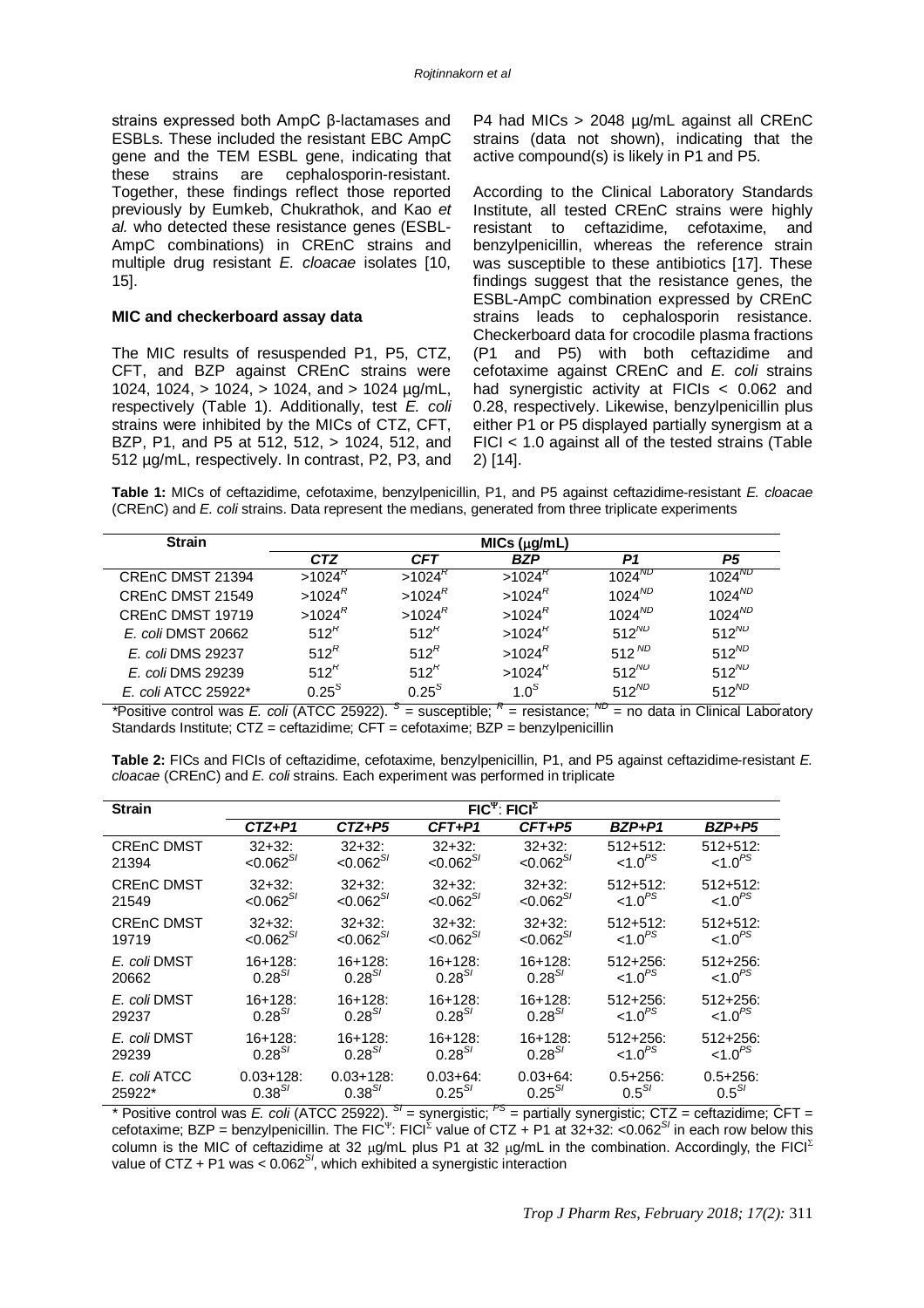

**Figure 2:** Viability of CREnC 21394 after treatment with: ( $\bullet$ ) = Control (0.9 % NaCl); ( $\blacktriangledown$ ) = BSA; ( $\blacktriangle$ ) = P1; ( $\blacklozenge$ ) =  $PS$ ; ( $\blacksquare$ ) = ceftazidime; ( $\blacklozenge$ ) = P1 + ceftazidime; and ( $\bigcirc$ ) = P5 + ceftazidime. Compound and BSA concentrations were 512 ug/mL for individual treatments, and 32 ug/mL each for combination treatments. Data plotted are mean  $\pm$  SEM (n = 3)

#### **Kill curve data**

We next evaluated the effects of individual and combination treatment with ceftazidime, P1, and P5 on CREnC 21394 viability (Figure 2). Treatment with BSA, a negative control, like the untreated control, had no effects on viability. Similarly, individual treatment with ceftazidime, P1, or P5 slightly decreased viability. However, we found that combination treatment with ceftazidime and P1 or P5 remarkably decreased cell viability by 6 h, and reduced viability (to 5 x  $10<sup>3</sup>$  CFU/mL) was sustained until the end of the experiment (24 h). Our findings reflected those of the checkerboard assay, which demonstrated synergism of combination treatments, illustrated by decreased cell numbers (≥ 2log10 CFU/mL), in comparison with cells treated with only ceftazidime [18].

#### **TEM**

To determine the effects of the antimicrobial agents on cellular structure, we performed TEM of clinical isolates of CREnC 21394 treated with resuspended P1, P5, and ceftazidime alone and in combination during the log phase of growth (Figure 3).

The untreated control cells exhibited a standard appearance, with a normal peptidoglycan layer,

and easily distinguished cytoplasmic membranes (Figure 3a). P1, P5, and ceftazidime individually treated cells are displayed in Figure 3b, 3c, and 3d, and exhibit small disruptions in cell envelopes. The average cross-sectional area of individually treated cells was slightly less than that of control cells, but we found no statistically significant differences (*p* > 0.01) (Figure 4).

Figure 3 e and f show the effects of resuspended P1 and P5 plus ceftazidime treatment on cell morphology. Most of the combinationtreated cells displayed obvious morphological changes, illustrated by irregular cell shapes. We observed changes in the outer membrane, peptidoglycan layer, and cytoplasmic membrane damage that resulted in ribosomal and leakage<br>of intracellular material. Additionally, the of intracellular material. Additionally, the combination treatments decreased cell area compared to that of cells treated individually or not at all  $(p < 0.01)$ . Furthermore, the P5 and ceftazidime combination group exhibited the smallest cell area (Figure 4).

#### **OM permeability**

To evaluate the efficacy of P1, P5, ceftazidime, and combination treatments against bacterial membrane permeability, we measured OM permeability using nitrocefin cleavage as a readout. Our results revealed that resuspended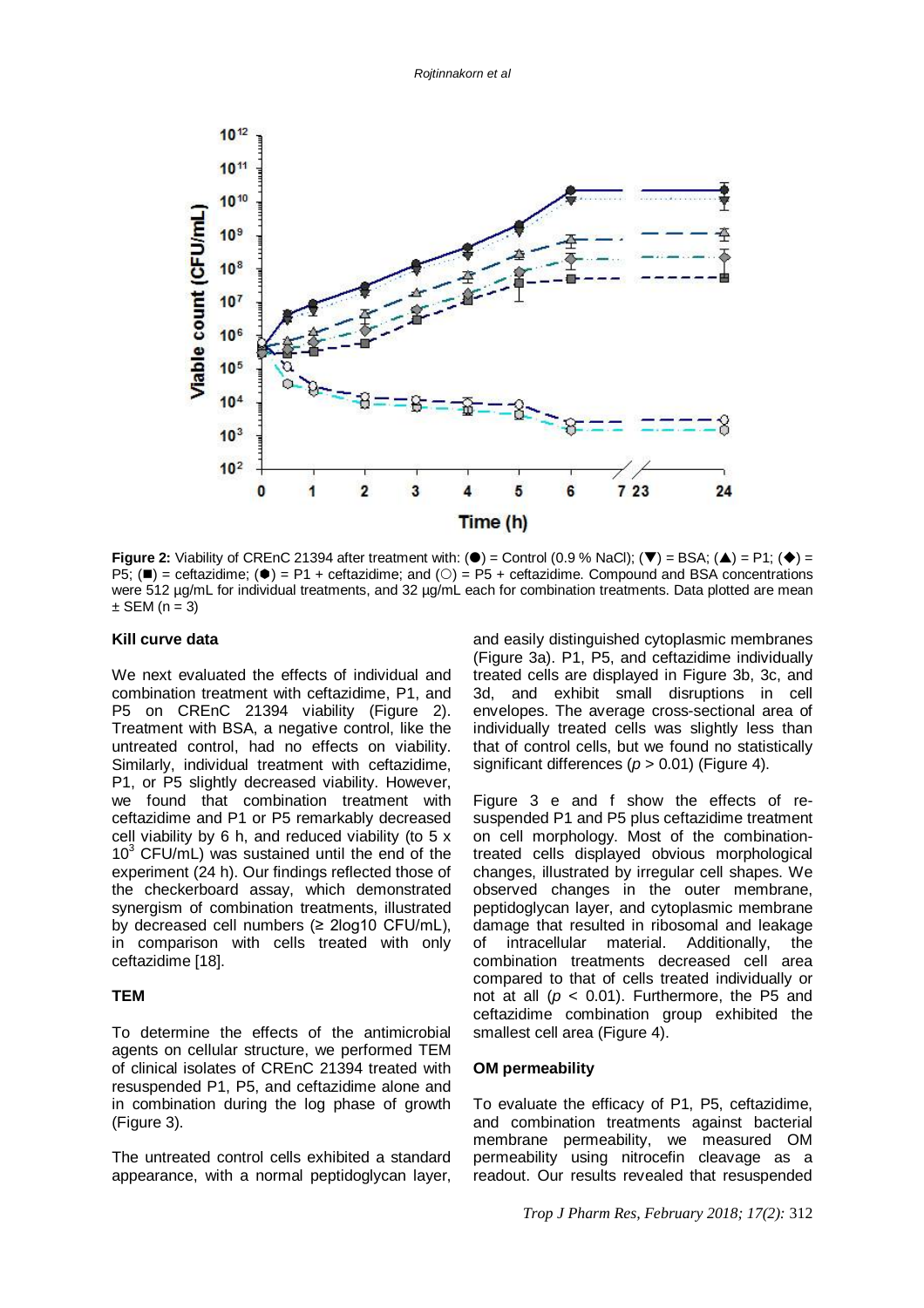P1, P5, and ceftazidime alone caused a significant increase in OM permeability (*p* < 0.01) (Figure 5). Moreover, treatment with ceftazidime plus P1 or P5 resulted in significantly higher OM permeability than those of these agents treated alone and controls  $(p < 0.01)$ .



**Figure 3:** TEM images of CREnC 21394 after 4 h of culture in CAMHB.  $\mathbf{a}$  = Control,  $\mathbf{b}$  = CREnC 21394 treated with P1, **c** = CREnC 21394 treated with P5, **d** = CREnC 21394 treated with ceftazidime, **e** = CREnC 21394 treated with ceftazidime plus resuspended P1, and **f** = CREnC 21394 treated with ceftazidime plus resuspended P5 (scale bar for  $\mathbf{a} \cdot \mathbf{c} = 200$  um;  $\mathbf{d} \cdot \mathbf{f} =$ 500 µm). Compound concentration was 512 µg/mL for individual treatments, and 16 µg/mL each for combination treatment; 0.9 % NaCl was the vehicle treatment applied

#### **CM permeability**

To evaluate CM permeability in response to treatment with P1, P5, ceftazidime, or combinations of the three, we quantified ONPG cleavage by CREnC 21394 following treatment. We found that combination treatment with resuspended P1 or P5 plus ceftazidime resulted<br>in significantly greater CM permeability. in significantly greater CM illustrated by increased OD levels compared to individual treatments and the control treatment (*p*  < 0.01) (Figure 6). These results demonstrate that ceftazidime acts synergistically with P1 or P5 to increase CM permeability, suggesting that these combinations could be effective agents against CREnC.

#### **β-lactamase inhibition**

Next, we evaluated the efficacy of different treatments on β-lactamase inhibition by quantifying the ability of β-lactamase to break down benzylpenicillin. We found that the combination of P1 or P5 plus ceftazidime treatment inhibited benzylpenicillin depletion, compared to untreated controls and individually treated cells ( $p < 0.01$ ). In addition, individual P1, P5, and ceftazidime treatment resulted in significantly higher remaining benzylpenicillin than control cells ((Figure  $7, p < 0.01$ ).

## **DISCUSSION**

We compared the MWs of resuspended P1 - P5 fractions using SDS-PAGE (23 - 160 kDa), with those described in a previous report by Threenet *et al.*, who found that the protein profiles of Siamese crocodile serum presented 6 bands at MWs 225, 121, 67, 62, 45, and 25 kDa, respectively [19]. Therefore, the range of P1 - P5 MWs in our study was consistent with that previously reported.

Crocodile-derived antibacterial has shown some success to date. For example, crocosin isolated from *C. siamensis* plasma inhibits the growth of susceptible strains of *S. typhi* and *S. aureus* [20]. In addition, another study demonstrated that *Crocodylus siamensis* hepcidin (Cshepc) has antibacterial properties and inhibits growth of Gram-negative and Gram-positive bacterial species [21].

Using a checkerboard assay, we found that both resuspended P1 and P5 plus ceftazidime, cefotaxime, or benzylpenicillin exhibited very high, high, or partial synergistic activity respectively against CREnC strains.

Our findings demonstrate that the resistance of these CREnC strains, which express ESBL-AmpC combination resistance genes, was reversed by combining ceftazidime treatment with either resuspended P1 or P5, which significantly increased the efficacy of ceftazidime. Additionally, we found that resuspended P1 and P5 exhibited greater effects in combination with cetazidime and cefotaxime than benzylpenicillin. Our kill curve results confirmed that the bactericidal effects of P1 or P5 synergize with ceftazidime, demonstrated by a decrease in viability ≥ 3log10 CFU/mL [22]. Similarly, other compounds, including apigenin and naringenin also enhance ceftazidime activity against CREnC strains [15].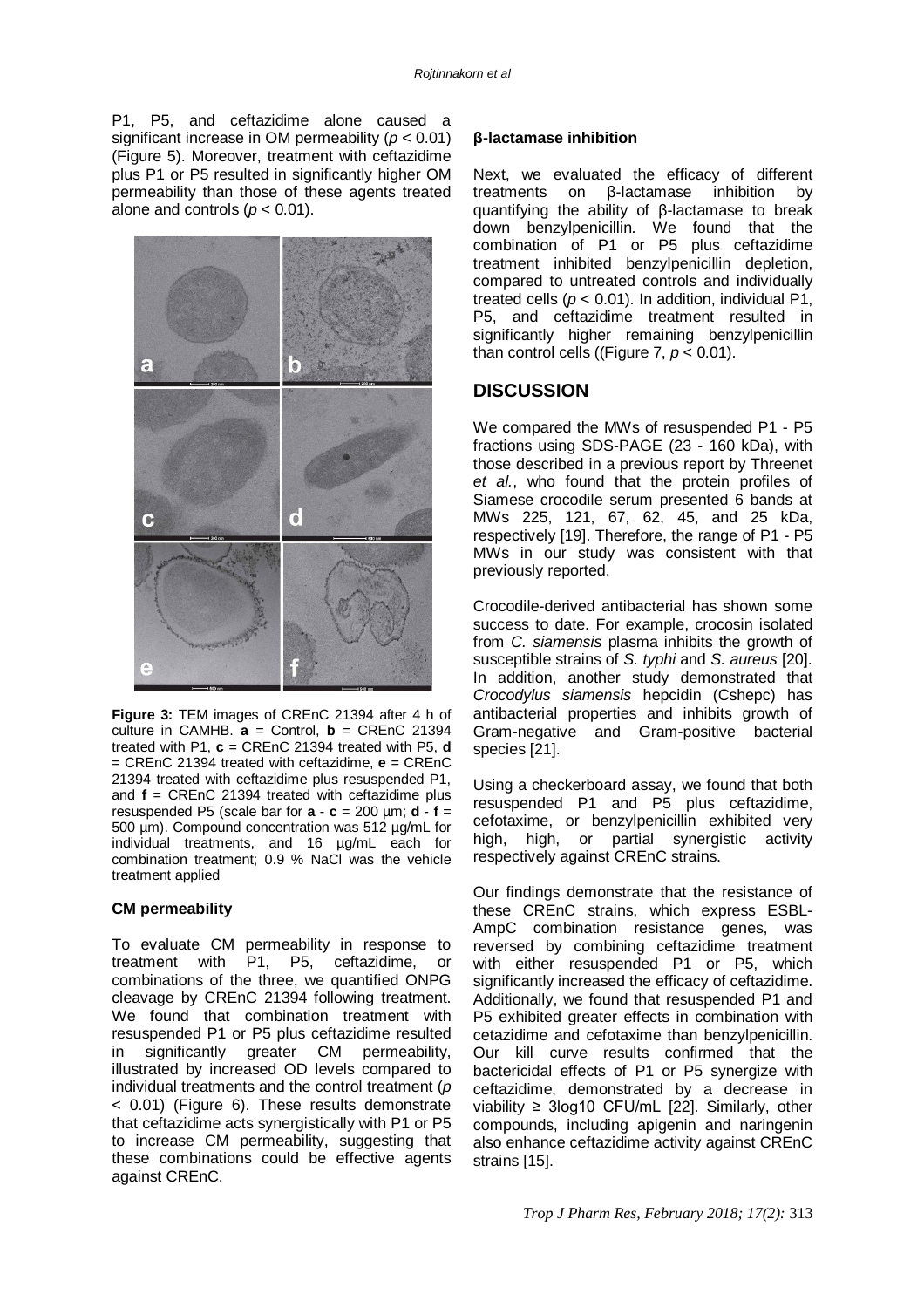

#### **Treated groups**

**Figure 4:** Quantification of cell area following treatment with: Con = control: P1 (512) = P1 (512 µg/mL); P5 (512)  $=$  P5 (512 µg/mL); Cef (512) = ceftazidime (512 µg/mL); cef (16) + P1 (16) = ceftazidime + P1 (both 16 µg/mL); and cef (16) + P5 (16) = ceftazidime + P5 (both 16  $\mu$ g/mL); 0.9 % NaCl was the vehicle treatment applied. Data are mean  $\pm$  SEM (n = 3). Different letters indicate groups with statistical significance compared with other groups (Tukey's HSD test, *p* < 0.01)



**Figure 5:** CREnC 21394 OM permeability measurements over time following exposure to:  $(\bullet)$  = Control;  $(\bullet)$  = P1;  $(\blacktriangledown)$  = P5;  $(\blacklozenge)$  = ceftazidime;  $(\blacklozenge)$  = ceftazidime + P1;  $(\blacktriangle)$  = ceftazidime + P5; and  $(\circ)$  = polymixin B (7 µg/mL). Compound concentration was 512 µg/mL for individual treatments and 16 µg/mL each for combination treatment; 0.9 % NaCl was used as vehicle control. The data are plotted are mean ± SEM (n = 3). Different letters indicate groups with statistical significance compared with other groups (Tukey's HSD test, *p* < 0.01)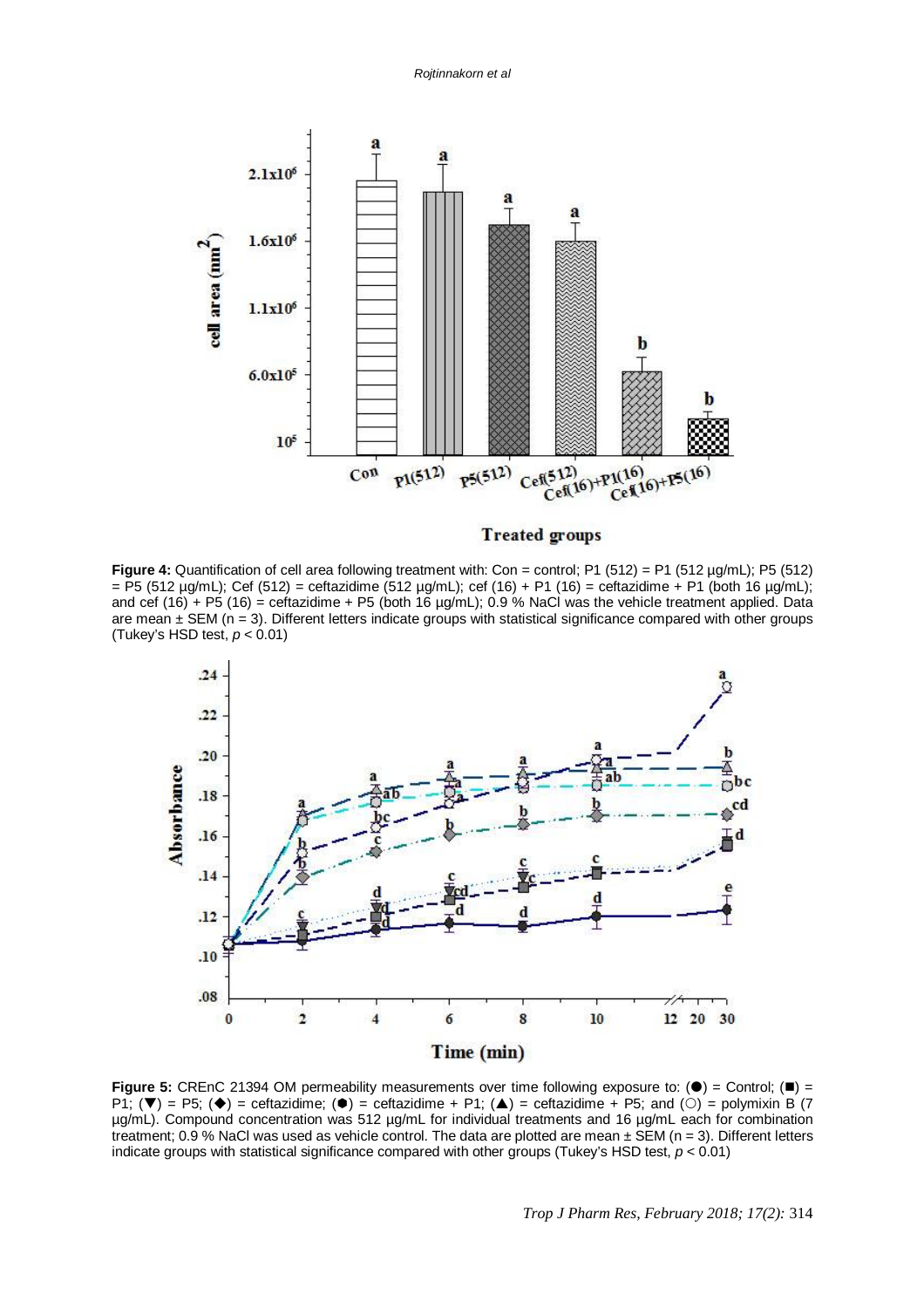

**Figure 6:** CREnC 21394 CM permeability measurements over time following exposure to:  $(\bullet)$  = Control;  $(\bullet)$  =  $P1$ ; ( $\nabla$ ) = P5; ( $\Leftrightarrow$ ) = ceftazidime; ( $\Leftrightarrow$ ) = ceftazidime + P1; ( $\triangle$ ) = ceftazidime + P5; and ( $\odot$ ) = Nisin (8 µg/mL). Compounds were used at 512 µg/mL for individual treatments, and at 16 µg/mL each for combination treatments; 0.9 % NaCl was used as vehicle control. Data plotted are mean  $\pm$  SEM (n = 3). Different letters indicate groups with statistical significance compared with other groups (Tukey's HSD test, *p* < 0.01)



**Figure 7:** Inhibitory effect of resuspended P1 or P5 on β-lactamase activity. The graph illustrates remaining benzylpenicillin for each treatment group at different timepoints. ( $\bullet$ ) = control (0.9 % NaCl); ( $\blacktriangledown$ ) = BSA (negative control); ( $\blacksquare$ ) = P1; ( $\blacklozenge$ ) = P5; ( $\blacktriangle$ ) = ceftazidime; ( $\bigcirc$ ) = ceftazidime + P1; and ( $\blacklozenge$ ) = ceftazidime + P5. Compound concentration was 512 µg/mL for individual treatments and 16 µg/mL for each combination treatments; 0.9 % NaCl was the vehicle treatment applied. Data plotted are mean  $\pm$  SEM (n = 3). Different letters indicate groups with statistical significance compared with other groups (Tukey's HSD test, *p* < 0.01)

Our TEM results demonstrate that cells treated with a combination of either P1 or P5 plus ceftazidime revealed clear morphological damage and significantly decreased cell area. These results are consistent with earlier findings that Siamese crocodile (*C. siamensis*) crude plasma or plasma fractions caused roughening and blebbing of the cell membrane of *S. aureus,* 

*S. typhi, E. coli*, *V. cholerae*, *P. aeruginosa,* and *S. epidermidis* [6, 20].

Combination treatment of ceftazidime with resuspended P1 or P5 significantly increased OM permeabilization of CREnC cells compared to control. This enhancement of OM permeability enhancement may be due to the presence of

*Trop J Pharm Res, February 2018; 17(2):* 315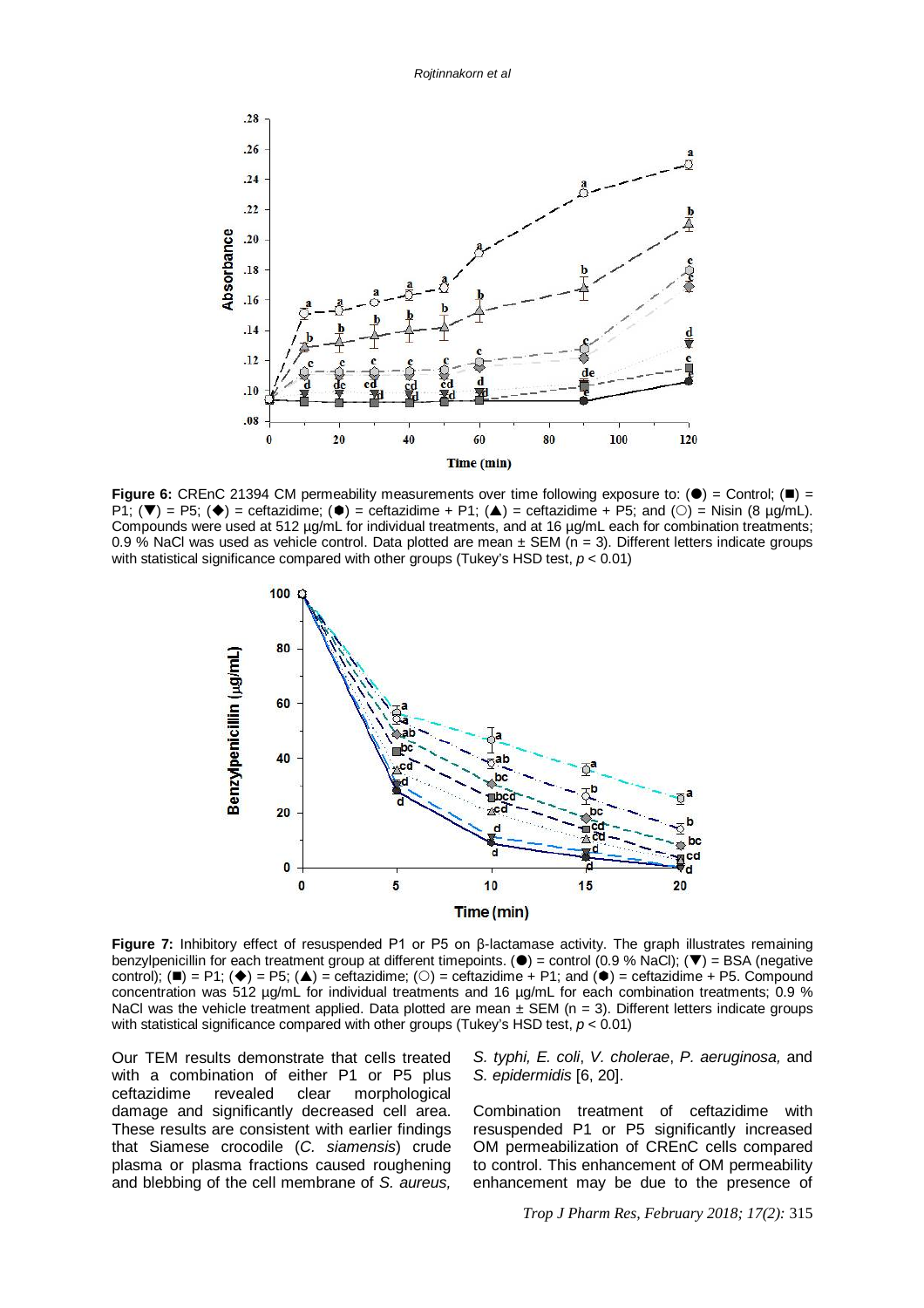cationic polypeptides in the resuspended protein fractions that may interact via hydrophilic interfacing with the lipopolysaccharide core, or interact electrostatically, disrupting the polarity of the core and blocking interactions between saccharides [23]. Similarly, the novel antibacterial peptides Leucrocin I (molecular mass, approx 806.99 Da) and Leucrocin II (molecular mass, approx. 956.3 Da), isolated from white blood cells of *C. siamensis*, have been reported to combat *S. epidermidis*, *S. typhi*, and *V. cholerae* by increasing OM permeability [24].

The CM permeability findings suggest that one mechanism of action of resuspended protein fractions and ceftazidime combination treatment may be through increasing non-specific CM permeability, which results in cell death following leakage of cellular contents. This is similar to a report that found that apigenin and ceftazidime treatment promotes CREnC CM permeability  $[15]$ .

β-lactamase plays a crucial role in inactivating βlactam antibiotics by cleaving their β-lactam ring, resulting in loss of bactericidal efficacy. Additionally, a previous study reported that  $clavulanic acid, a  $\beta$ -lactase inhibitor that has$ played an important role in fighting B-lactamresistant bacteria, activity is lost through the same mechanism as β-lactam antibiotics [25]. Since P1 and P5 are structurally unlike clavulanic acid, P1 and P5 may not stimulate β-lactamase induction. Unlike resuspended P1 or P5, conventional β-lactamase inhibitors cannot reverse bacterial resistance [15].

The β-lactamase inhibition assay demonstrated that the benzylpenicillin level of the ceftazidimetreated group remaining following the assay was higher than BSA-treated and control groups. Furthermore, the highest remaining of benzylpenicillin levels were observed following P5 and ceftazidime combination treatment. These findings provide evidence that βlactamase, an enzyme that hydrolyzes the  $\beta$ lactam ring of the  $\beta$ -lactam antibiotics results in loss of bactericidal activity, from *E. cloacae* (penicillinase from *E. cloacae*) may act more slowly on ceftazidime than benzylpenicillin, both drugs contain a  $\beta$ -lactam ring, due to the fact that ceftazidime is a substrate for the enzyme.

## **CONCLUSION**

Data from this study demonstrate that resuspended P1 or P5 from crocodile plasma, in combination with ceftazidime or cefotaxime has a synergistic effect against CREnC strains. The

synergistic activity of these combinations may be due to OM and CM disruption, resulting in increased cell permeability, inhibition of βlactamase activity, and potential damaging effects on the peptidoglycan structure. Therefore, it seems that P1 or P5 can be used in combination with ceftazidime to treat ceftazidimeresistant *E. cloacae* infection, which is currently resistant to the majority of antibiotics. Additional studies will determine whether this therapeutic approach is feasible in animals and humans.

## **DECLARATIONS**

#### *Acknowledgement*

The authors thank Thailand Research Fund via Royal Golden Jubilee PhD Program (Grant no. PHD/0023/2554) and Sriracha Moda Farm for providing Siamese crocodile blood.

#### *Conflict of interest*

No conflict of interest is associated with this work.

#### *Contribution of authors*

We declare that this work was done by the authors named in this article and all liabilities pertaining to claims relating to the content of this article will be borne by them.

## **REFERENCES**

- *1. Sanders WEJ, Sanders CC. Enterobacter spp.: pathogens poised to flourish at the turn of the century. Clin Microbiol Rev 1997; 10: 220-241.*
- *2. Lob S, Biedenbach D, Badal R, Kazmierczak K, Sahm D. Antimicrobial resistance and resistance mechanisms of Enterobacteriaceae in ICU and non-ICU wards in Europe and North America: SMART 2011–2013. J Glob Antimicrob Resist 2015; 3: 190-197.*
- *3. Paterson DL. Resistance in gram-negative bacteria: enterobacteriaceae. Am J Med 2006; 119: S20-28.*
- *4. Seral C, Gude MJ, Castillo FJ. Emergence of plasmid mediated AmpC beta-lactamasas: Origin, importance, detection and therapeutical options. Rev Esp Quimioter 2012; 25: 89-99.*
- *5. Merchant ME, Roche C, Elsey RM, Prudhomme J. Antibacterial properties of serum from the American alligator (Alligator mississippiensis). Comp Biochem Physiol B Biochem Mol Biol 2003; 136: 505-513.*
- *6. Kommanee J, Preecharram S, Daduang S, Temsiripong Y, Dhiravisit A, Yamada Y, Thammasirirak S. Antibacterial activity of plasma from crocodile (Crocodylus siamensis) against pathogenic bacteria. Ann Clin Microbiol Antimicrob 2012; 11: 22.*

*Trop J Pharm Res, February 2018; 17(2):* 316